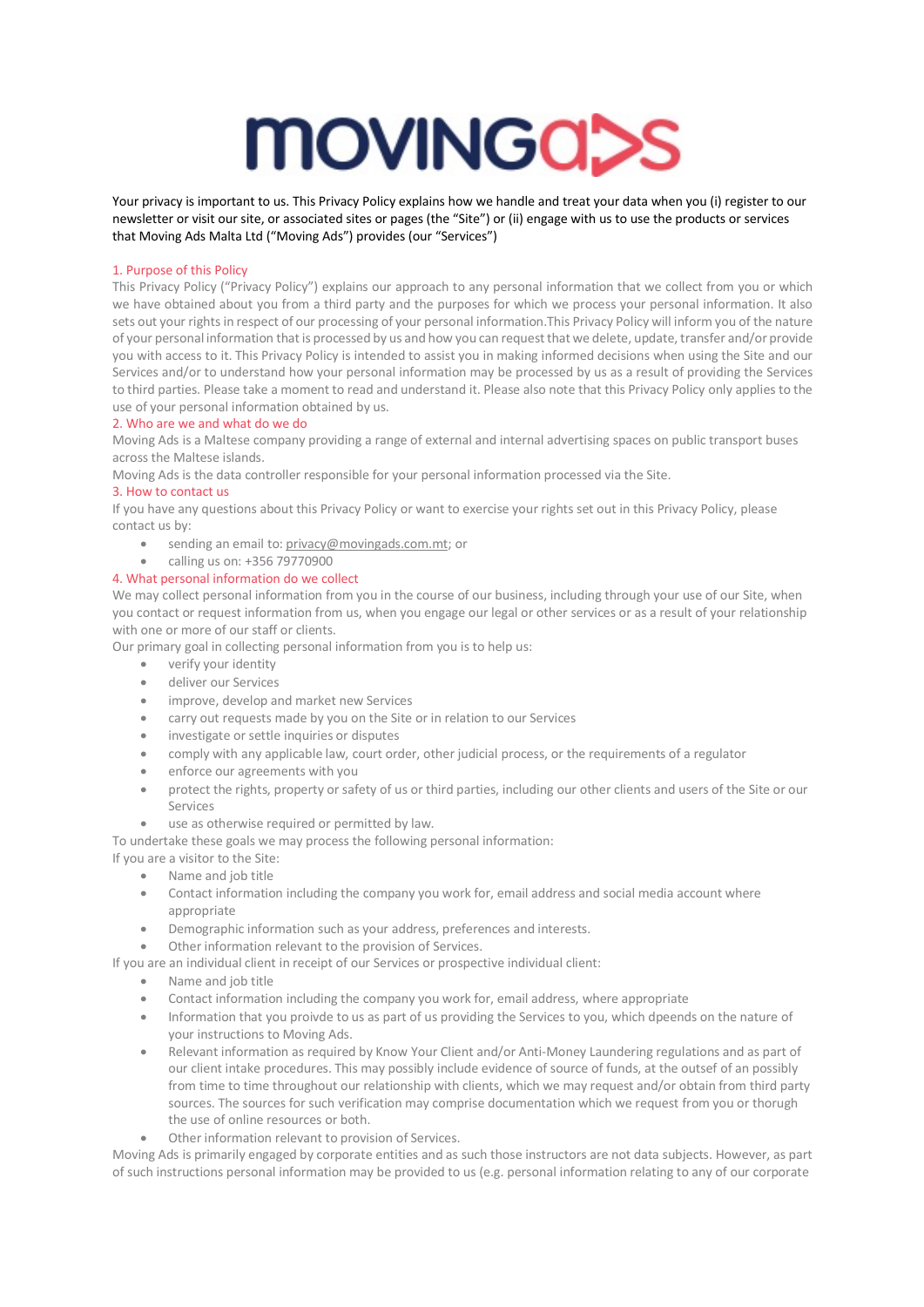clients' or prospective clients' officers or personnel, or clients' thereof or vendor or purchaser or personal information relating to their legal advisors or personnel, as relevant or similar).

If you are an individual whose personal information is processed by us as a result of providing the Services to others (including individual clients and corporate clients) we will process a variety of different personal information depending on the Services provided.

We might also need to process personal information in relation to other third parties instructed either by our own clients or other persons or companies involved with us providing the Services to our client (for instance our printers, and/or Malta Public Transport etc.).

This is a non-exhaustive list which is reflective of the varied nature of the personal information processed as part of the nature of our Services.

For clients and prospects, we also collect information to enable us to market our products and Services which may be of interest to you. For this purpose we collect:

- Name and contact details.
- Other business information such as job title and the company you work for.
- Services that interest you.

# 5. How do we use your personal information

We may use your information for the following purposes:

## · Fulfilment of Services

We collect and maintain personal information that you voluntarily submit to us during your use of the Site and/or our Services to enable us to perform the Services. Please note also that our Terms of Business apply when we provide the Services.

## *What is our legal basis?*

It is necessary for us to process your information to perform our obligations in accordance with any booking order or contract that we may have with you. It is in our legitimate interest or a third party's legitimate interest to use your personal information in such a way to ensure that we provide the very best client service we can to you or others.

## **Client services**

Our Site uses various user interfaces to allow you to request information about our Services including electronic enquiry forms and a telephone enquiry service. Contact information may be requested in each case, together with details of other personal information that is relevant to your Service enquiry. This information is used in order to enable us to respond to your requests.

## *What is our legal basis?*

It is in our legitimate interest or a third party's legitimate interest to use your personal information in such a way to ensure that we provide the very best client service we can to you or others.

#### · Business administration and legal compliance

We use your personal information for the following business administration and legal compliance purposes:

- o to comply with our legal obligations (including any Know Your Client or Anti-Money Laundering or Anti-
- Bribery, conflicts or similar obligations including, but without limitation, maintaining regulatory insurance); o to enforce our legal rights;
- o to protect the rights of third parties; and
- o in connection with a business transaction such as a sale.

#### *What is our legal basis?*

Where we use your personal information in connection with a business transition, to enforce our legal rights, or to protect the rights of third parties it is in our or a third party's legitimate interest to do so. For all other purposes described in this section, it is our legal obligation to use your personal information to comply with any legal obligations imposed upon us.

## Marketing communications

We carry out the following marketing activities using your personal information:

#### Email marketing

We use information that we observe about you from your interactions with our Site, our email communications to you and/or with Services (see the Client Insight and Analysis section below for more details of the information collected and how it is collected) to send you marketing communications.

## *What is our legal basis?*

It is in our legitimate interest to use your personal information for marketing purposes.

We will only send you marketing communications where you have consented to receive such marketing communications, or where we have a lawful right to do so.

## Client insight and analysis

We analyse your contact details with other personal information that we observe about you from your interactions with our Site, our email communications to you and/or with our Services such as the Services you have viewed. Where you have given your consent (where lawfully required), we use cookies, log files and other technologies to collect personal information from the computer hardware and software you use to access the Site, or from your mobile. This includes the following:

- o an IP address to monitor Site traffic and volume;
- o a session ID to track usage statistics on our Site;
- o information regarding your experiences with our products and contact preferences.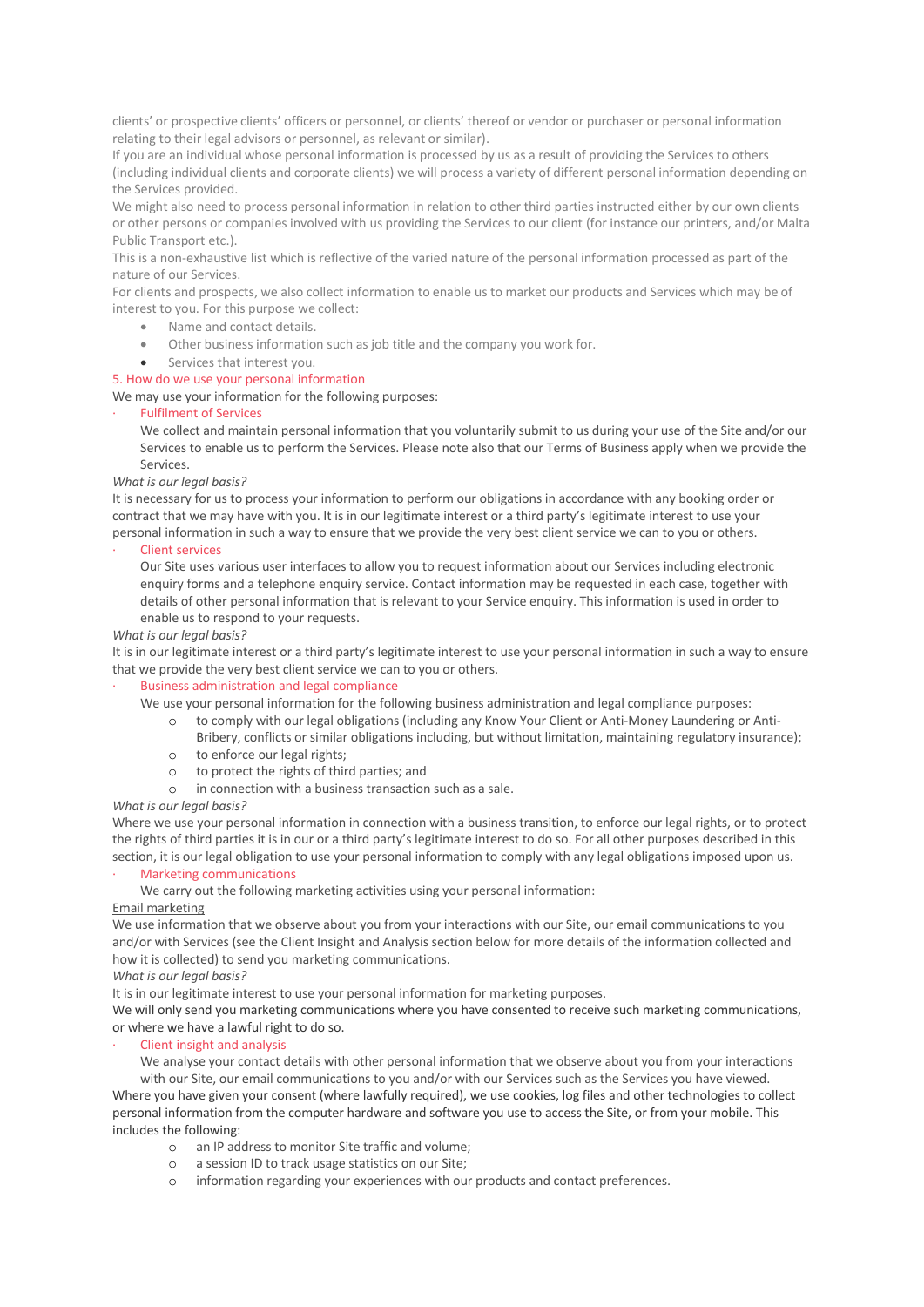Our web pages contain "cookies" "web beacons" or "pixel tags" ("Tags"). Tags allow us to track receipt of an email to you, to count users that have visited a web page or opened an email and collect other types of aggregate information. Once you click on an email that contains a Tag, your contact information may subsequently be cross-referenced to the source email and the relevant Tag.

In some of our email messages, we use a "click-through URL" linked to certain website administered by us or on our behalf. Please see our Cookie Policy for further information.

By using this information, we are able to measure the effectiveness of our content and how visitors use our Site and our Services. This allows us to learn what pages of our Site are most attractive to our visitors, which parts of our Site are the most interesting and what kind of offers our registered users like to see.

We also use this information for marketing purposes (see the marketing section above for further details). *What is our legal basis?*

Where your personal information is not in an anonymous form, it is in our legitimate interest to use your personal information in such a way to ensure that we provide the very best products and services to you and our other clients. Any other purposes for which we wish to use your personal information that are not listed above, or any other changes we propose to make to the existing purposes will be notified to you using your contact details, where available.

## 6. What is our legal basis to use or process your personal information

It is necessary for us to use your personal information;

- To perform our obligations in accordance with any booking order or contract that we may have with you.
- It is in our legitimate interest or a third party's legitimate interest to use personal information in such a way to ensure that we provide the Services in the best way that we can.
- It is our legal obligation to use your personal information to comply with any legal obligations imposed upon us. 7. Who do we share your personal information with

Moving Ads may share any information that we collect or that you provide to us with some third party entities' employees, to the extent covered by the agreement between us and them.

- We may share personal information with a variety of the following categories of third parties as necessary:
- Our professional advisers such as lawyers and accountants.
- Government or regulatory authorities.
- Professional indemnity or other relevant insurers.
- Regulators/tax authorities/corporate registries.
- Third parties to whom we outsource certain services such as, without limitation, printing and processing, , IT systems or software providers, IT Support service providers, document and information storage providers.
- · Third parties engaged in the course of the services we provide to clients such as Malta Public Transport.
- · Third party service providers to assist us with client insight analytics, such as Google Analytics.
- · Third party e-mail providers who assist us in delivering our e-mail marketing campaigns to you, or delivering documents related to a matter.
- Please note this list is non-exhaustive and there may be other examples where we need to share with other parties in order to provide the Services as effectively as we can.

#### 8. Third party contractors and other controllers

As mentioned above, we may appoint sub-contractor data processors as required to deliver the Services, such as, without limitation, document processing and, IT systems or software providers, IT Support service providers, document and information storage providers, who will process personal information on our behalf and at our direction. We conduct an appropriate level of due diligence and put in place contractual documentation in relation to any sub-contractor to ensure that they process personal information appropriately and according to our legal and regulatory obligations. *What is our legal basis?*

It is necessary for us to perform our obligations in accordance with any contract that we may have with you.

It is in our legitimate interest or a third party's legitimate interest to use personal information in such a way to ensure that we provide the Services in the best way that we can.

## 9. Where do we transfer your data to

In order to provide the Services we may need to transfer your personal information to locations outside the jurisdiction in which you provide it.

If you are based within the European Economic Area (EEA), please note that where necessary to deliver the Services we will transfer personal information to countries only within the EEA.

## 10. How long do we keep your personal information for

For visitors to the Site, we will retain relevant personal information for at least three years from the date of our last interaction with you and in compliance with our obligations under the EU General Data Protection Regulation or similar legislation around the world, or for longer if we are required to do so according to our regulatory obligations or professional indemnity obligations.

For Service provision to any client, we will retain relevant personal information for at least six years from the date of our last interaction with that client and in compliance with our obligations under the EU General Data Protection Regulation or similar legislation around the world, or for longer as we are required to do so according to our regulatory obligations or professional indemnity obligations. We may then destroy such files without further notice or liability.

If personal information is only useful for a short period e.g. for specific marketing campaigns we may delete it.